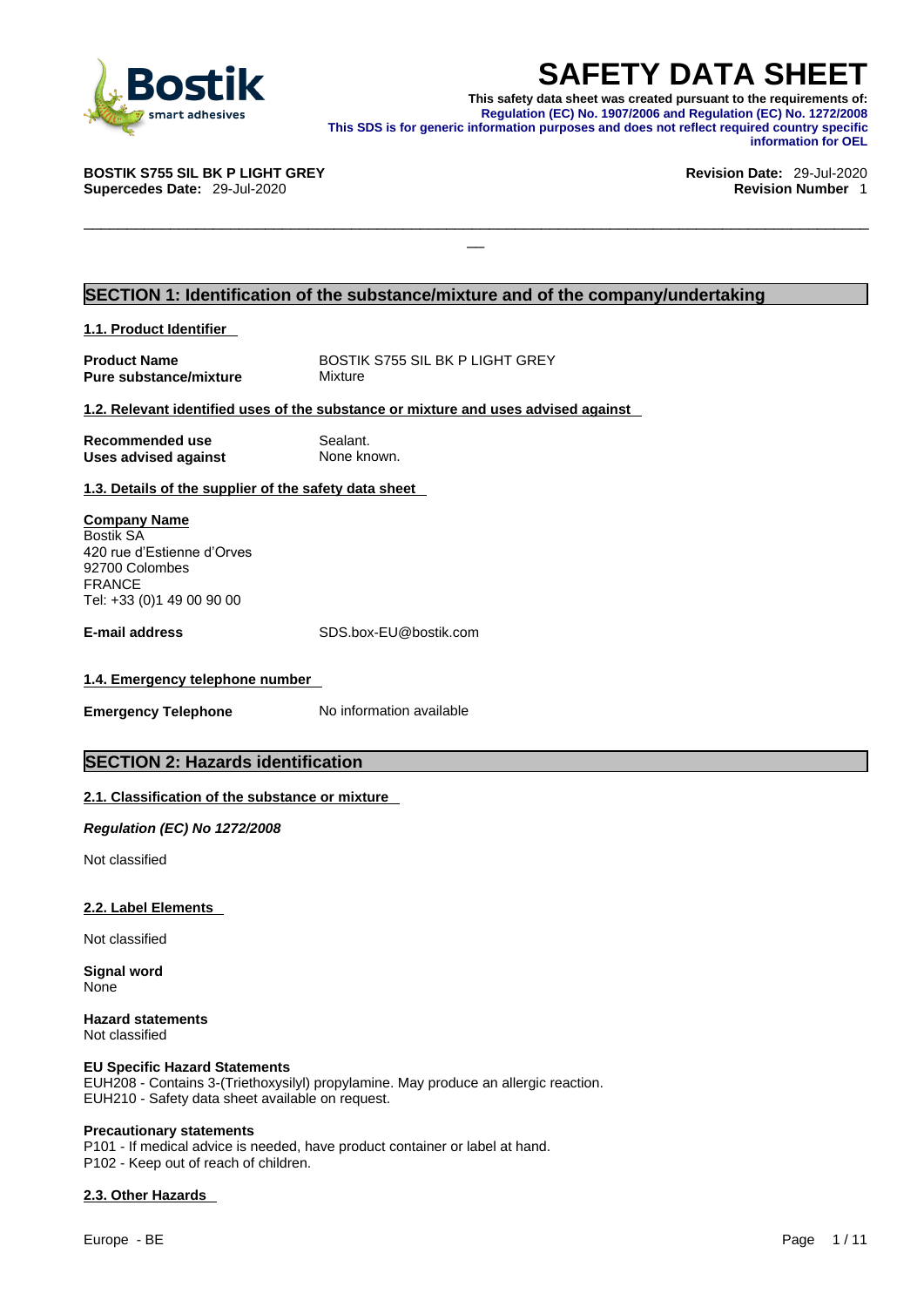\_\_\_\_\_\_\_\_\_\_\_\_\_\_\_\_\_\_\_\_\_\_\_\_\_\_\_\_\_\_\_\_\_\_\_\_\_\_\_\_\_\_\_\_\_\_\_\_\_\_\_\_\_\_\_\_\_\_\_\_\_\_\_\_\_\_\_\_\_\_\_\_\_\_\_\_\_\_\_\_\_\_\_\_\_\_\_\_\_\_\_

Small amounts of methanol (CAS 67-56-1) are formed by hydrolysis and released upon curing Small amounts of ethanol (CAS 64-17-5) are formed by hydrolysis and released upon curing

### **PBT & vPvB**

This mixture contains no substance considered to be persistent, bioaccumulating or toxic (PBT) This mixture contains no substance considered to be very persistent nor very bioaccumulating (vPvB)

# **SECTION 3: Composition/information on ingredients**

#### **3.1 Substances**

Not applicable

### **3.2. Mixtures**

| <b>Chemical name</b>              | <b>EC No</b> | <b>CAS No</b> | Weight-%  | <b>Classification</b><br>according to<br><b>Regulation (EC)</b><br>No. 1272/2008<br><b>[CLP]</b> | <b>Specific</b><br>concentration limit<br>(SCL) | <b>REACH</b><br><b>Registration</b><br><b>Number</b> |
|-----------------------------------|--------------|---------------|-----------|--------------------------------------------------------------------------------------------------|-------------------------------------------------|------------------------------------------------------|
| 2-Pentanone oxime                 | 484-470-6    | 623-40-5      | $1 - 2.5$ | Acute Tox. 4<br>(H302)<br>Eye Irrit. 2<br>(H319)<br>Aquatic Chronic<br>3(H412)                   |                                                 | 01-2119980079-<br>27-XXXX                            |
| 3-(Triethoxysilyl)<br>propylamine | 213-048-4    | 919-30-2      | $0.1 - 1$ | Skin Corr. 1B<br>(H314)<br>Skin Sens, 1<br>(H317)<br>Acute Tox. 4<br>(H302)                      |                                                 | 01-2119480479-<br>24-XXXX                            |

### **Full text of H- and EUH-phrases: see section 16**

Note:  $\wedge$  indicates not classified, however, the substance is listed in section 3 as it has an OEL

This product does not contain candidate substances of very high concern at a concentration >=0.1% (Regulation (EC) No. 1907/2006 (REACH), Article 59)

# **SECTION 4: First aid measures**

#### **4.1. Description of first aid measures**

| <b>General advice</b> | If medical advice is needed, have product container or label at hand. Show this safety<br>data sheet to the doctor in attendance. |
|-----------------------|-----------------------------------------------------------------------------------------------------------------------------------|
| <b>Inhalation</b>     | Remove to fresh air. IF exposed or concerned: Get medical advice/attention.                                                       |
| Eye contact           | Rinse thoroughly with plenty of water for at least 15 minutes, lifting lower and upper<br>eyelids. Consult a doctor.              |
| <b>Skin contact</b>   | Wash skin with soap and water. In the case of skin irritation or allergic reactions see a<br>doctor.                              |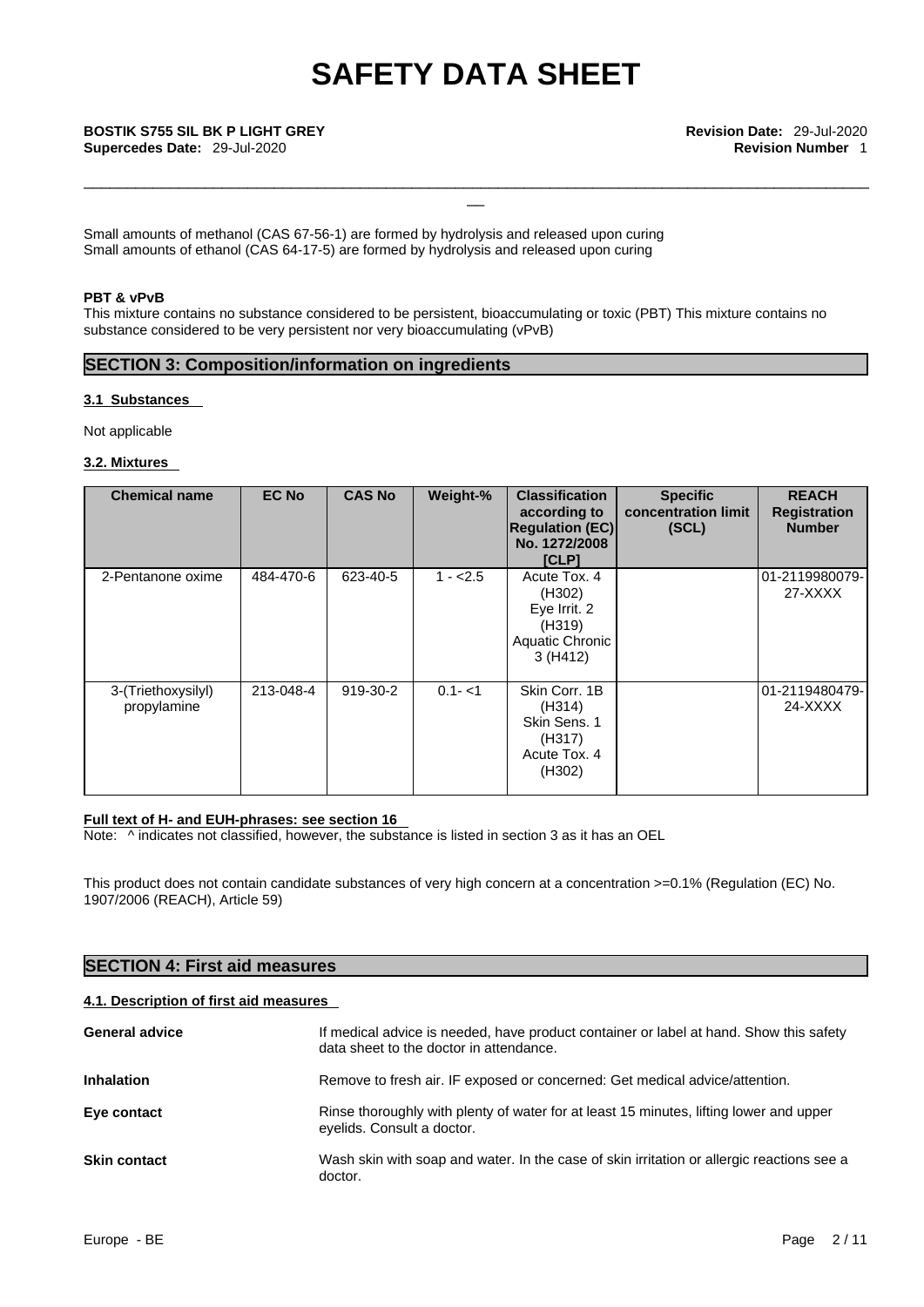\_\_\_\_\_\_\_\_\_\_\_\_\_\_\_\_\_\_\_\_\_\_\_\_\_\_\_\_\_\_\_\_\_\_\_\_\_\_\_\_\_\_\_\_\_\_\_\_\_\_\_\_\_\_\_\_\_\_\_\_\_\_\_\_\_\_\_\_\_\_\_\_\_\_\_\_\_\_\_\_\_\_\_\_\_\_\_\_\_\_\_

**Supercedes Date:** 29-Jul-2020 **Revision Number** 1

| <b>BOSTIK S755 SIL BK P LIGHT GREY</b><br>Supercedes Date: 29-Jul-2020 | Revision Date: 29-Jul-2020<br><b>Revision Number 1</b>                                                                                                      |
|------------------------------------------------------------------------|-------------------------------------------------------------------------------------------------------------------------------------------------------------|
| Ingestion                                                              | Clean mouth with water. Do NOT induce vomiting. Drink 1 or 2 glasses of water. Never<br>give anything by mouth to an unconscious person.                    |
|                                                                        | 4.2. Most important symptoms and effects, both acute and delayed                                                                                            |
| <b>Symptoms</b>                                                        | No information available.                                                                                                                                   |
|                                                                        | 4.3. Indication of any immediate medical attention and special treatment needed                                                                             |
| <b>Note to doctors</b>                                                 | Treat symptomatically.                                                                                                                                      |
| <b>SECTION 5: Firefighting measures</b>                                |                                                                                                                                                             |
| 5.1. Extinguishing media                                               |                                                                                                                                                             |
| Suitable extinguishing media                                           | Use extinguishing measures that are appropriate to local circumstances and the<br>surrounding environment.                                                  |
| Unsuitable extinguishing media                                         | Full water jet. Do not scatter spilled material with high pressure water streams.                                                                           |
| 5.2. Special hazards arising from the substance or mixture             |                                                                                                                                                             |
| chemical                                                               | Specific hazards arising from the Thermal decomposition can lead to release of toxic and corrosive gases/vapours.                                           |
| <b>Hazardous combustion products</b>                                   | Nitrogen oxides (NOx). Silicon oxides.                                                                                                                      |
| 5.3. Advice for firefighters                                           |                                                                                                                                                             |
| Special protective equipment for<br>fire-fighters                      | Firefighters should wear self-contained breathing apparatus and full firefighting turnout<br>gear. Use personal protection equipment.                       |
| <b>SECTION 6: Accidental release measures</b>                          |                                                                                                                                                             |
|                                                                        | 6.1. Personal precautions, protective equipment and emergency procedures                                                                                    |
| <b>Personal precautions</b>                                            | Ensure adequate ventilation. Avoid contact with skin, eyes or clothing.                                                                                     |
| Other information                                                      | Ventilate the area. Prevent further leakage or spillage if safe to do so.                                                                                   |
| For emergency responders                                               | Use personal protection recommended in Section 8.                                                                                                           |
| 6.2. Environmental precautions                                         |                                                                                                                                                             |
| <b>Environmental precautions</b>                                       | Do not flush into surface water or sanitary sewer system. Do not allow to enter into<br>soil/subsoil. See Section 12 for additional Ecological Information. |

**6.3. Methods and material for containment and cleaning up**

| <b>Methods for containment</b>   | Do not scatter spilled material with high pressure water streams.        |
|----------------------------------|--------------------------------------------------------------------------|
| Methods for cleaning up          | Take up mechanically, placing in appropriate containers for disposal.    |
| 6.4. Reference to other sections |                                                                          |
| Reference to other sections      | See section 8 for more information. See section 13 for more information. |

# **SECTION 7: Handling and storage**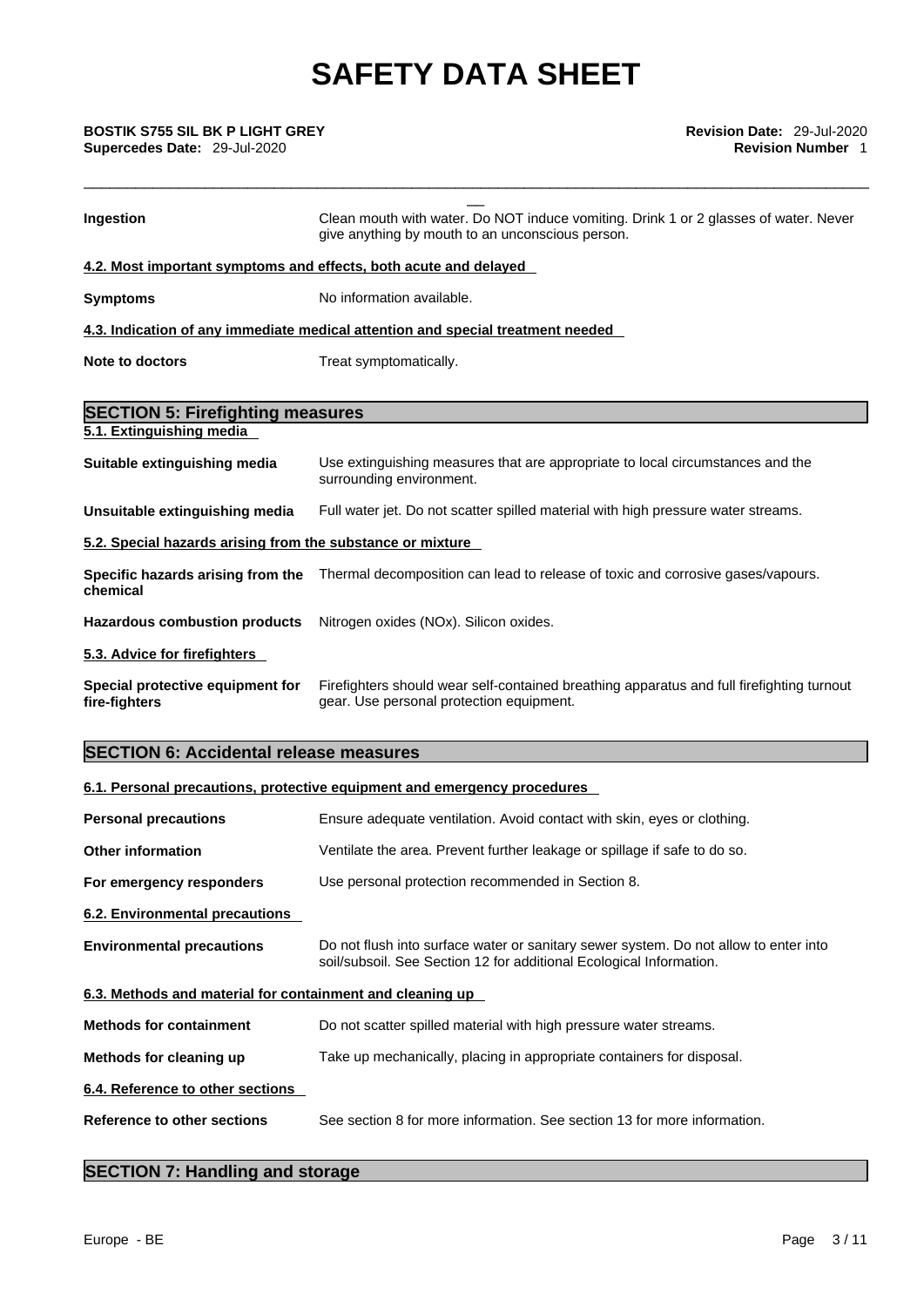\_\_\_\_\_\_\_\_\_\_\_\_\_\_\_\_\_\_\_\_\_\_\_\_\_\_\_\_\_\_\_\_\_\_\_\_\_\_\_\_\_\_\_\_\_\_\_\_\_\_\_\_\_\_\_\_\_\_\_\_\_\_\_\_\_\_\_\_\_\_\_\_\_\_\_\_\_\_\_\_\_\_\_\_\_\_\_\_\_\_\_

\_\_ **BOSTIK S755 SIL BK <sup>P</sup> LIGHT GREY Revision Date:** 29-Jul-2020 **Supercedes Date:** 29-Jul-2020 **Revision Number** 1

| 7.1. Precautions for safe handling                                |                                                                                                                                                                                                                               |
|-------------------------------------------------------------------|-------------------------------------------------------------------------------------------------------------------------------------------------------------------------------------------------------------------------------|
| Advice on safe handling                                           | Ensure adequate ventilation. Use personal protective equipment as required. Avoid<br>contact with skin, eyes or clothing.                                                                                                     |
| <b>General hygiene considerations</b>                             | Handle in accordance with good industrial hygiene and safety practice. Do not eat, drink<br>or smoke when using this product. Wash thoroughly after handling. Take off all<br>contaminated clothing and wash it before reuse. |
| 7.2. Conditions for safe storage, including any incompatibilities |                                                                                                                                                                                                                               |
| <b>Storage Conditions</b>                                         | Protect from moisture. Keep container tightly closed in a dry and well-ventilated place.<br>Keep away from food, drink and animal feedingstuffs.                                                                              |
| 7.3. Specific end use(s)                                          |                                                                                                                                                                                                                               |
| <b>Specific Use(s)</b><br>Sealant.                                |                                                                                                                                                                                                                               |
|                                                                   | Risk Management Methods (RMM) The information required is contained in this Safety Data Sheet.                                                                                                                                |
| <b>Other information</b>                                          | Observe technical data sheet.                                                                                                                                                                                                 |
|                                                                   |                                                                                                                                                                                                                               |

# **SECTION 8: Exposure controls/personal protection**

#### **8.1. Control parameters**

**Exposure Limits** Small amounts of methanol (CAS 67-56-1) are formed by hydrolysis and released upon curing Small amounts of ethanol (CAS 64-17-5) are formed by hydrolysis and released upon curing

#### **Only European Community Occupational Exposure Limits will be shown in this document. Please refer to regional SDS for further information.**

| <b>Chemical name</b> | <b>European Union</b>      |
|----------------------|----------------------------|
| Methyl alcohol       | TWA: 200 ppm               |
| 67-56-1              | TWA: 260 mg/m <sup>3</sup> |
|                      |                            |

**Derived No Effect Level (DNEL)** No information available

| <b>Derived No Effect Level (DNEL)</b>        |                   |                                   |               |  |
|----------------------------------------------|-------------------|-----------------------------------|---------------|--|
| 3-(Triethoxysilyl) propylamine (919-30-2)    |                   |                                   |               |  |
| <b>Type</b>                                  | Exposure route    | Derived No Effect Level<br>(DNEL) | Safety factor |  |
| worker Long term Systemic health<br>effects  | Inhalation        | 59 mg/m $3$                       |               |  |
| worker Short term Systemic health<br>effects | <b>Inhalation</b> | 59 mg/m <sup>3</sup>              |               |  |
| worker Long term Systemic health<br>effects  | <b>Dermal</b>     | 8.3 mg/kg bw/d                    |               |  |
| worker Short term Systemic health<br>effects | <b>IDermal</b>    | 8.3 mg/kg bw/d                    |               |  |

| Derived No Effect Level (DNEL)            |                |                         |                       |
|-------------------------------------------|----------------|-------------------------|-----------------------|
| 3-(Triethoxysilyl) propylamine (919-30-2) |                |                         |                       |
| Type                                      | Exposure route | Derived No Effect Level | <b>ISafety factor</b> |
|                                           |                | (DNEL.                  |                       |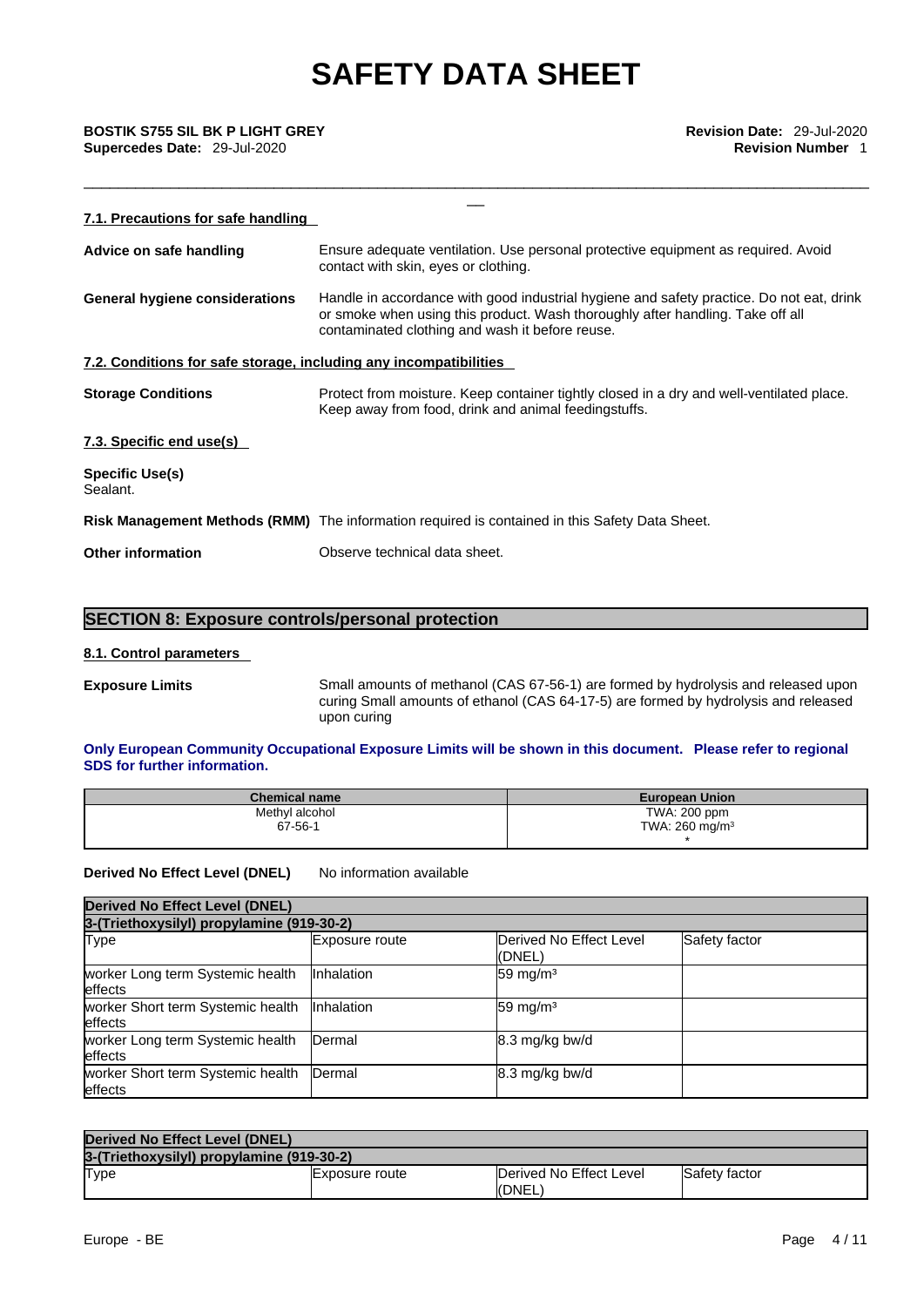| Consumer Long term Systemic<br>health effects  | <b>Inhalation</b> | $17 \text{ mg/m}^3$   |  |
|------------------------------------------------|-------------------|-----------------------|--|
| Consumer Short term Systemic<br>health effects | Inhalation        | $17.4 \text{ mg/m}^3$ |  |
| Consumer Long term Systemic<br>health effects  | Dermal            | 5 mg/kg bw/d          |  |
| Consumer Short term Systemic<br>health effects | Dermal            | 5 mg/kg bw/d          |  |

\_\_\_\_\_\_\_\_\_\_\_\_\_\_\_\_\_\_\_\_\_\_\_\_\_\_\_\_\_\_\_\_\_\_\_\_\_\_\_\_\_\_\_\_\_\_\_\_\_\_\_\_\_\_\_\_\_\_\_\_\_\_\_\_\_\_\_\_\_\_\_\_\_\_\_\_\_\_\_\_\_\_\_\_\_\_\_\_\_\_\_

### **Predicted No Effect Concentration** No information available. **(PNEC)**

| <b>Predicted No Effect Concentration (PNEC)</b> |                                                  |
|-------------------------------------------------|--------------------------------------------------|
| 3-(Triethoxysilyl) propylamine (919-30-2)       |                                                  |
| Environmental compartment                       | <b>IPredicted No Effect Concentration (PNEC)</b> |
| Freshwater                                      | $0.33$ ma/                                       |
| Marine water                                    | $0.033$ mg/l                                     |

#### **8.2. Exposure controls**

**Engineering controls** Ensure adequate ventilation, especially in confined areas.

#### **Personal Protective Equipment**

| <b>Eye/face protection</b>      | Wear safety glasses with side shields (or goggles). Eye protection must conform to<br>standard EN 166                                                                                                                                                                                                                                                                                                              |
|---------------------------------|--------------------------------------------------------------------------------------------------------------------------------------------------------------------------------------------------------------------------------------------------------------------------------------------------------------------------------------------------------------------------------------------------------------------|
| <b>Hand protection</b>          | Wear suitable gloves. Recommended Use:. Neoprene™. Nitrile rubber. Butyl rubber.<br>Glove thickness > 0.7mm. The breakthrough time for the mentioned glove material is in<br>general greater than 480 min. Ensure that the breakthrough time of the glove material is<br>not exceeded. Refer to glove supplier for information on breakthrough time for specific<br>gloves. Gloves must conform to standard EN 374 |
| Skin and body protection        | None under normal use conditions.                                                                                                                                                                                                                                                                                                                                                                                  |
| <b>Respiratory protection</b>   | In case of inadequate ventilation wear respiratory protection. Wear a respirator                                                                                                                                                                                                                                                                                                                                   |
|                                 | conforming to EN 140 with Type A/P2 filter or better. Ensure adequate ventilation,<br>especially in confined areas.                                                                                                                                                                                                                                                                                                |
| <b>Recommended filter type:</b> | Organic gases and vapours filter conforming to EN 14387. White. Brown.                                                                                                                                                                                                                                                                                                                                             |
|                                 |                                                                                                                                                                                                                                                                                                                                                                                                                    |

**Environmental exposure controls** Do not allow uncontrolled discharge of product into the environment.

## **SECTION 9: Physical and chemical properties**

## **9.1. Information on basic physical and chemical properties**

| <b>Physical state</b><br>Appearance<br>Colour<br>Odour<br><b>Odour threshold</b>                                                                                                                                                                                                                                                         | Solid<br>Paste<br>Light Grey<br>Characteristic<br>No information available                                                                |                  |
|------------------------------------------------------------------------------------------------------------------------------------------------------------------------------------------------------------------------------------------------------------------------------------------------------------------------------------------|-------------------------------------------------------------------------------------------------------------------------------------------|------------------|
| <b>Property</b><br>рH<br>Melting point / freezing point<br>Boiling point / boiling range<br><b>Flash point</b><br><b>Evaporation rate</b><br>Flammability (solid, gas)<br><b>Flammability Limit in Air</b><br>Upper flammability or explosive No data available<br>limits<br>Lower flammability or explosive No data available<br>limits | <b>Values</b><br>Not applicable.<br>No data available<br>> 300 °C<br>100 °C<br>$\geq$<br>No data available<br>Not applicable for liquids. | Remarks • Method |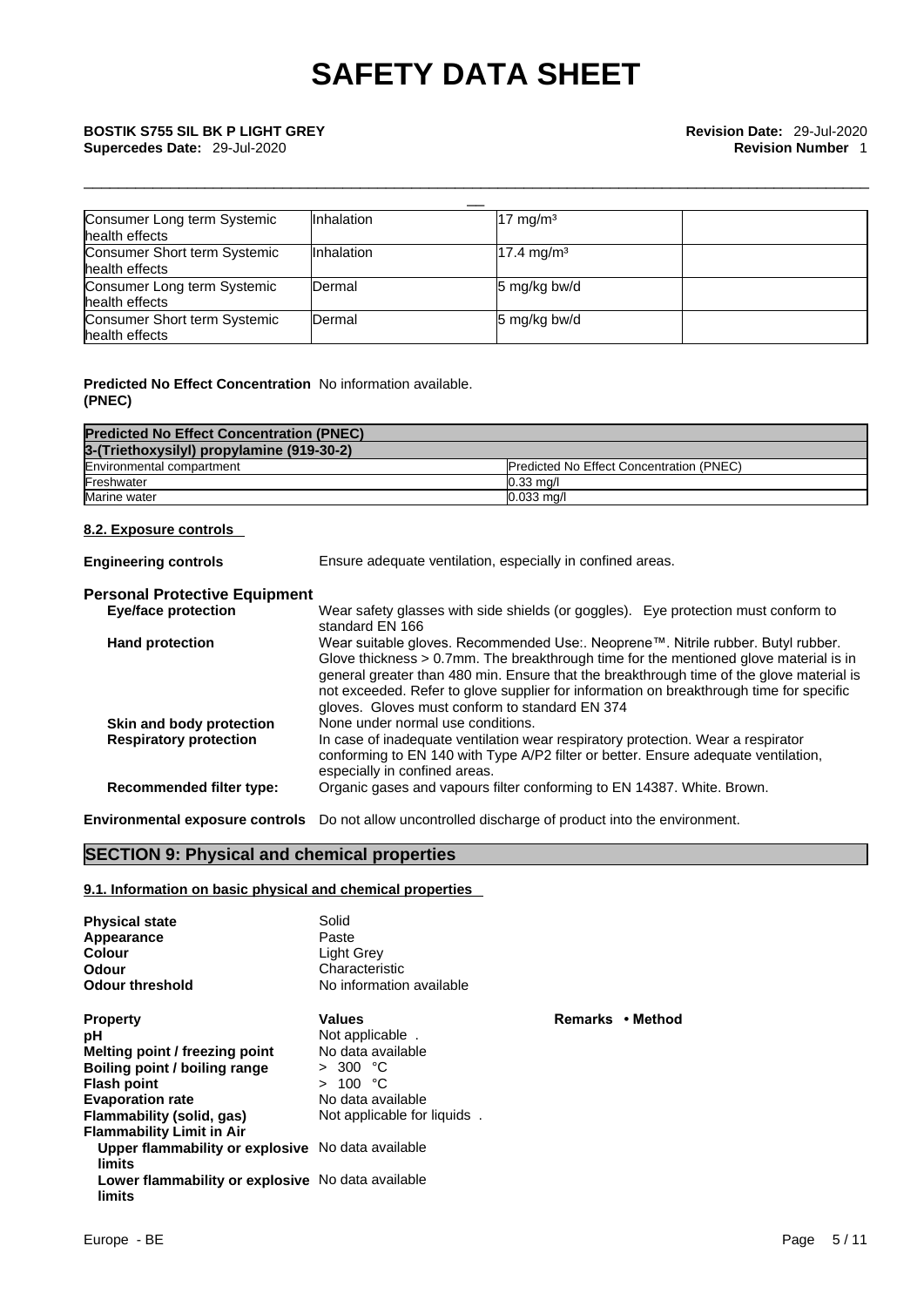**Supercedes Date:** 29-Jul-2020 **Revision Number** 1

| BOSTIK S755 SIL BK P LIGHT GREY<br>Supercedes Date: 29-Jul-2020                                                                                                                                                                                                                                                                           |                                                                                                                                                                                                                                         |     | Revision Date: 29-Jul-2020<br><b>Revision Number</b> 1 |  |
|-------------------------------------------------------------------------------------------------------------------------------------------------------------------------------------------------------------------------------------------------------------------------------------------------------------------------------------------|-----------------------------------------------------------------------------------------------------------------------------------------------------------------------------------------------------------------------------------------|-----|--------------------------------------------------------|--|
| Vapour pressure<br>Vapour density<br><b>Relative density</b><br><b>Water solubility</b><br>Solubility(ies)<br><b>Partition coefficient</b><br><b>Autoignition temperature</b><br><b>Decomposition temperature</b><br><b>Kinematic viscosity</b><br><b>Dynamic viscosity</b><br><b>Explosive properties</b><br><b>Oxidising properties</b> | 100<br>No data available<br>No data available<br>Product cures with moisture<br>No data available<br>No data available<br>No data available<br>$> 21$ mm <sup>2</sup> /s<br>No data available<br>No data available<br>No data available | hPa |                                                        |  |
| 9.2. Other information<br>Solid content (%)<br><b>VOC Content (%)</b><br><b>Density</b>                                                                                                                                                                                                                                                   | No information available<br>$0.0$ g/L $/$ 0.00 %<br>1.02 $g/cm^{3}$                                                                                                                                                                     |     |                                                        |  |
| <b>SECTION 10: Stability and reactivity</b>                                                                                                                                                                                                                                                                                               |                                                                                                                                                                                                                                         |     |                                                        |  |
| 10.1. Reactivity                                                                                                                                                                                                                                                                                                                          |                                                                                                                                                                                                                                         |     |                                                        |  |
| Reactivity                                                                                                                                                                                                                                                                                                                                | No information available.                                                                                                                                                                                                               |     |                                                        |  |
| 10.2. Chemical stability                                                                                                                                                                                                                                                                                                                  |                                                                                                                                                                                                                                         |     |                                                        |  |
| <b>Stability</b>                                                                                                                                                                                                                                                                                                                          | Stable under normal conditions.                                                                                                                                                                                                         |     |                                                        |  |
| <b>Explosion data</b><br>Sensitivity to mechanical<br>impact<br>Sensitivity to static discharge                                                                                                                                                                                                                                           | None.<br>None.                                                                                                                                                                                                                          |     |                                                        |  |
| 10.3. Possibility of hazardous reactions                                                                                                                                                                                                                                                                                                  |                                                                                                                                                                                                                                         |     |                                                        |  |
| <b>Possibility of hazardous reactions</b> None under normal processing.                                                                                                                                                                                                                                                                   |                                                                                                                                                                                                                                         |     |                                                        |  |
| 10.4. Conditions to avoid                                                                                                                                                                                                                                                                                                                 |                                                                                                                                                                                                                                         |     |                                                        |  |
| <b>Conditions to avoid</b>                                                                                                                                                                                                                                                                                                                | None known based on information supplied.                                                                                                                                                                                               |     |                                                        |  |
| 10.5. Incompatible materials                                                                                                                                                                                                                                                                                                              |                                                                                                                                                                                                                                         |     |                                                        |  |
| <b>Incompatible materials</b>                                                                                                                                                                                                                                                                                                             | None known based on information supplied.                                                                                                                                                                                               |     |                                                        |  |
| 10.6. Hazardous decomposition products                                                                                                                                                                                                                                                                                                    |                                                                                                                                                                                                                                         |     |                                                        |  |
| <b>Hazardous decomposition</b><br>products                                                                                                                                                                                                                                                                                                | Small amounts of methanol (CAS 67-56-1) are formed by hydrolysis and released upon<br>curing. Small amounts of ethanol (CAS 64-17-5) are formed by hydrolysis and released<br>upon curing.                                              |     |                                                        |  |

# **SECTION 11: Toxicological information**

## **11.1. Information on toxicological effects**

#### **Information on likely routes of exposure**

#### **Product Information** .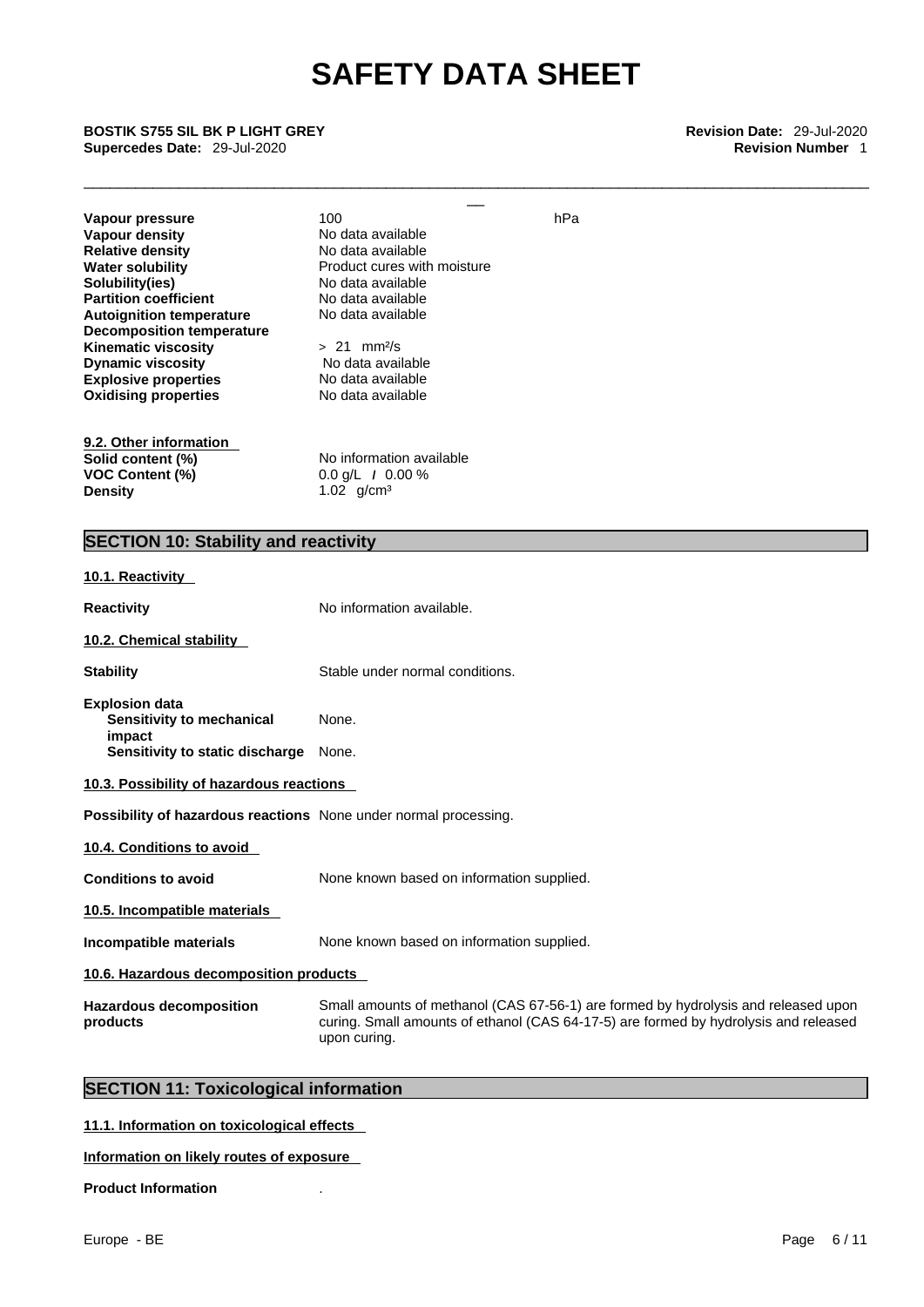\_\_\_\_\_\_\_\_\_\_\_\_\_\_\_\_\_\_\_\_\_\_\_\_\_\_\_\_\_\_\_\_\_\_\_\_\_\_\_\_\_\_\_\_\_\_\_\_\_\_\_\_\_\_\_\_\_\_\_\_\_\_\_\_\_\_\_\_\_\_\_\_\_\_\_\_\_\_\_\_\_\_\_\_\_\_\_\_\_\_\_

| <b>Inhalation</b>                                                            | Based on available data, the classification criteria are not met. |  |  |  |
|------------------------------------------------------------------------------|-------------------------------------------------------------------|--|--|--|
| Eye contact                                                                  | Based on available data, the classification criteria are not met. |  |  |  |
| <b>Skin contact</b>                                                          | Based on available data, the classification criteria are not met. |  |  |  |
| Ingestion                                                                    | Based on available data, the classification criteria are not met. |  |  |  |
| Symptoms related to the physical, chemical and toxicological characteristics |                                                                   |  |  |  |
| Symptoms                                                                     | No information available.                                         |  |  |  |

**Numerical measures of toxicity**

**Acute toxicity** 

**The following values are calculated based on chapter 3.1 of the GHS document ATEmix (oral)** 94,416.70 mg/kg **ATEmix** (dermal)

### **Component Information**

| Chemical name                  | Oral LD50                    | Dermal LD50                 | Inhalation LC50            |
|--------------------------------|------------------------------|-----------------------------|----------------------------|
| 2-Pentanone oxime              | $LD50 = 1133$ mg/kg (Rattus) |                             |                            |
| 623-40-5                       | OECD 425                     |                             |                            |
| 3-(Triethoxysilyl) propylamine | $LD50 = 1490$ mg/kg (Rat,    | $LD50 = 4075$ mg/kg         | $LC50 > 144$ mg/L (6h) Rat |
| 919-30-2                       | female) EPA OTS 798.1175     | (Oryctolagus cuniculus) EPA | (Vapour)                   |
|                                |                              | OTS 798,1100                |                            |

#### **Delayed and immediate effects as well as chronic effects from short and long-term exposure**

| <b>Skin corrosion/irritation</b>         | Based on available data, the classification criteria are not met.                                   |
|------------------------------------------|-----------------------------------------------------------------------------------------------------|
|                                          | Serious eye damage/eye irritation Based on available data, the classification criteria are not met. |
| <b>Respiratory or skin sensitisation</b> | Based on available data, the classification criteria are not met.                                   |
| Germ cell mutagenicity                   | Based on available data, the classification criteria are not met.                                   |
| Carcinogenicity                          | Based on available data, the classification criteria are not met.                                   |
|                                          | The table below indicates whether each agency has listed any ingredient as a carcinogen.            |
| <b>Reproductive toxicity</b>             | Based on available data, the classification criteria are not met.                                   |
| <b>STOT - single exposure</b>            | Based on available data, the classification criteria are not met.                                   |
| <b>STOT - repeated exposure</b>          | Based on available data, the classification criteria are not met.                                   |
| <b>Aspiration hazard</b>                 | Based on available data, the classification criteria are not met.                                   |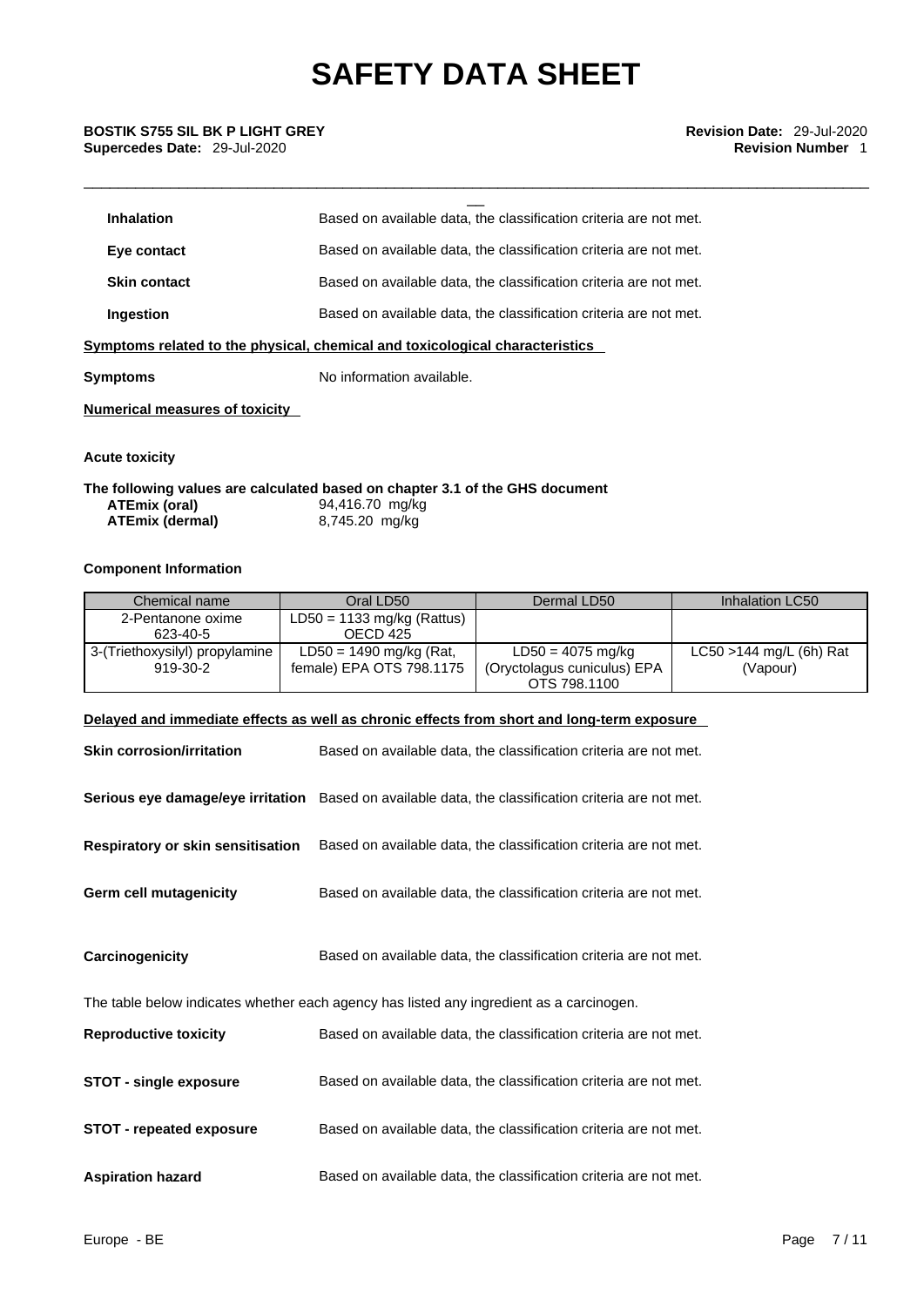\_\_\_\_\_\_\_\_\_\_\_\_\_\_\_\_\_\_\_\_\_\_\_\_\_\_\_\_\_\_\_\_\_\_\_\_\_\_\_\_\_\_\_\_\_\_\_\_\_\_\_\_\_\_\_\_\_\_\_\_\_\_\_\_\_\_\_\_\_\_\_\_\_\_\_\_\_\_\_\_\_\_\_\_\_\_\_\_\_\_\_

# **SECTION 12: Ecological information**

#### **12.1. Toxicity**

#### **Ecotoxicity** .

| Chemical name      | Algae/aquatic                 | <b>Fish</b>    | Toxicity to    | Crustacea           | M-Factor | M-Factor    |
|--------------------|-------------------------------|----------------|----------------|---------------------|----------|-------------|
|                    | plants                        |                | microorganisms |                     |          | (long-term) |
| 2-Pentanone oxime  | $ EC50 (72h) = 54 $           | $LC50 (96h)$ > |                | EC50 (48h) >        |          |             |
| 623-40-5           | mg/L                          | 100 $mq/L$     |                | $100 \text{ m}$ a/l |          |             |
|                    | (Pseudokirchner (Oncorhynchus |                |                | (Daphnia            |          |             |
|                    | iella                         | mykiss) OECD   |                | magna) OECD         |          |             |
|                    | subcapitata)                  | Guideline 203  |                | Guideline 202       |          |             |
|                    | OECD <sub>201</sub>           |                |                |                     |          |             |
| 3-(Triethoxysilyl) | EC50 (72h)                    | LC50 (96h)     |                | EC50 (48h)          |          |             |
| propylamine        | $>1000$ mg/L                  | >934 mg/L      |                | $=331$ mg/L         |          |             |
| 919-30-2           | Green algae                   | (Brachydanio   |                | Daphnia magna       |          |             |
|                    | (desmodesmus                  | rerio) (OECD   |                | (OECD TG 202)       |          |             |
|                    | subspicatus)                  | TG 203)        |                |                     |          |             |
|                    | (OECD TG 201)                 |                |                |                     |          |             |

#### **12.2. Persistence and degradability**

**Persistence and degradability** No information available.

#### **12.3. Bioaccumulative potential**

**Bioaccumulation** There is no data for this product.

#### **Component Information**

| Chemical name                              | Partition coefficient | Bioconcentration factor (BCF) |  |
|--------------------------------------------|-----------------------|-------------------------------|--|
| 2-Pentanone oxime<br>623-40-5              | .43                   |                               |  |
| 3-(Triethoxysilyl) propylamine<br>919-30-2 |                       |                               |  |

#### **12.4. Mobility in soil**

**Mobility in soil** No information available.

#### **12.5. Results of PBT and vPvB assessment**

#### **PBT and vPvB assessment** .

| Chemical name                              | PBT and vPvB assessment         |
|--------------------------------------------|---------------------------------|
| 2-Pentanone oxime<br>623-40-5              | The substance is not PBT / vPvB |
| 3-(Triethoxysilyl) propylamine<br>919-30-2 | The substance is not PBT / vPvB |

### **12.6. Other adverse effects**

**Other adverse effects** No information available.

# **SECTION 13: Disposal considerations**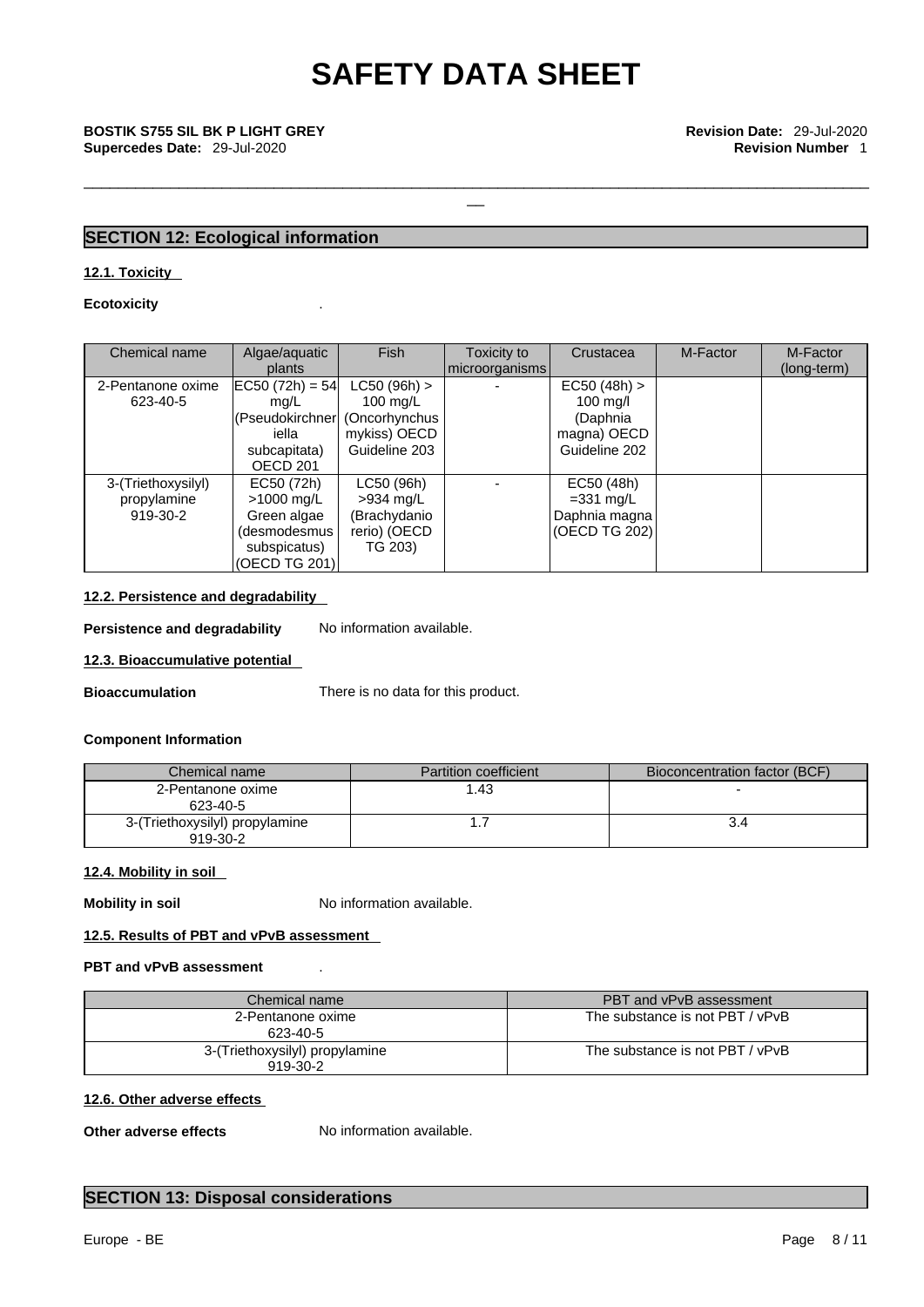\_\_\_\_\_\_\_\_\_\_\_\_\_\_\_\_\_\_\_\_\_\_\_\_\_\_\_\_\_\_\_\_\_\_\_\_\_\_\_\_\_\_\_\_\_\_\_\_\_\_\_\_\_\_\_\_\_\_\_\_\_\_\_\_\_\_\_\_\_\_\_\_\_\_\_\_\_\_\_\_\_\_\_\_\_\_\_\_\_\_\_

\_\_ **BOSTIK S755 SIL BK <sup>P</sup> LIGHT GREY Revision Date:** 29-Jul-2020 **Supercedes Date:** 29-Jul-2020 **Revision Number** 1

#### **13.1. Waste treatment methods**

| Waste from residues/unused<br>products | Dispose of contents/container in accordance with local, regional, national, and<br>international regulations as applicable. |
|----------------------------------------|-----------------------------------------------------------------------------------------------------------------------------|
| Contaminated packaging                 | Do not reuse empty containers. Handle contaminated packages in the same way as the<br>product itself.                       |
| <b>European Waste Catalogue</b>        | 08 04 10 waste adhesives and sealants other than those mentioned in 08 04 09                                                |
| <b>Other information</b>               | Waste codes should be assigned by the user based on the application for which the<br>product was used.                      |

## **SECTION 14: Transport information**

|             | Land transport (ADR/RID)        |                                                                                              |
|-------------|---------------------------------|----------------------------------------------------------------------------------------------|
|             | 14.1 UN number                  | Not regulated                                                                                |
|             | 14.2 Proper Shipping Name       | Not regulated                                                                                |
|             | 14.3 Transport hazard class(es) | Not regulated                                                                                |
|             | 14.4 Packing group              | Not regulated                                                                                |
|             | 14.5 Environmental hazards      | Not applicable                                                                               |
|             | <b>14.6 Special Provisions</b>  | None                                                                                         |
| <b>IMDG</b> |                                 |                                                                                              |
|             | 14.1 UN number                  | Not regulated                                                                                |
|             | 14.2 Proper Shipping Name       | Not regulated                                                                                |
|             | 14.3 Transport hazard class(es) | Not regulated                                                                                |
|             | 14.4 Packing group              | Not regulated                                                                                |
|             | 14.5 Marine pollutant           | Np.                                                                                          |
|             | <b>14.6 Special Provisions</b>  | None                                                                                         |
|             |                                 | 14.7 Transport in bulk according to Annex II of MARPOL 73/78 and the IBC Code Not applicable |
|             |                                 |                                                                                              |

| Air transport (ICAO-TI / IATA-DGR) |                                 |                |  |
|------------------------------------|---------------------------------|----------------|--|
|                                    | 14.1 UN number                  | Not regulated  |  |
|                                    | 14.2 Proper Shipping Name       | Not regulated  |  |
|                                    | 14.3 Transport hazard class(es) | Not regulated  |  |
|                                    | 14.4 Packing group              | Not regulated  |  |
|                                    | 14.5 Environmental hazards      | Not applicable |  |
|                                    | <b>14.6 Special Provisions</b>  | None           |  |

# **Section 15: REGULATORY INFORMATION**

#### **15.1. Safety, health and environmental regulations/legislation specific for the substance or mixture**

#### **European Union**

#### **Registration, Evaluation, Authorization, and Restriction of Chemicals (REACh) Regulation (EC 1907/2006)**

#### **SVHC: Substances of Very High Concern for Authorisation:**

This product does not contain candidate substances of very high concern at a concentration >=0.1% (Regulation (EC) No. 1907/2006 (REACH), Article 59)

#### **EU-REACH (1907/2006) - Annex XVII - Substances subject to Restriction**

This product does not contain substances subject to restriction (Regulation (EC) No. 1907/2006 (REACH), Annex XVII).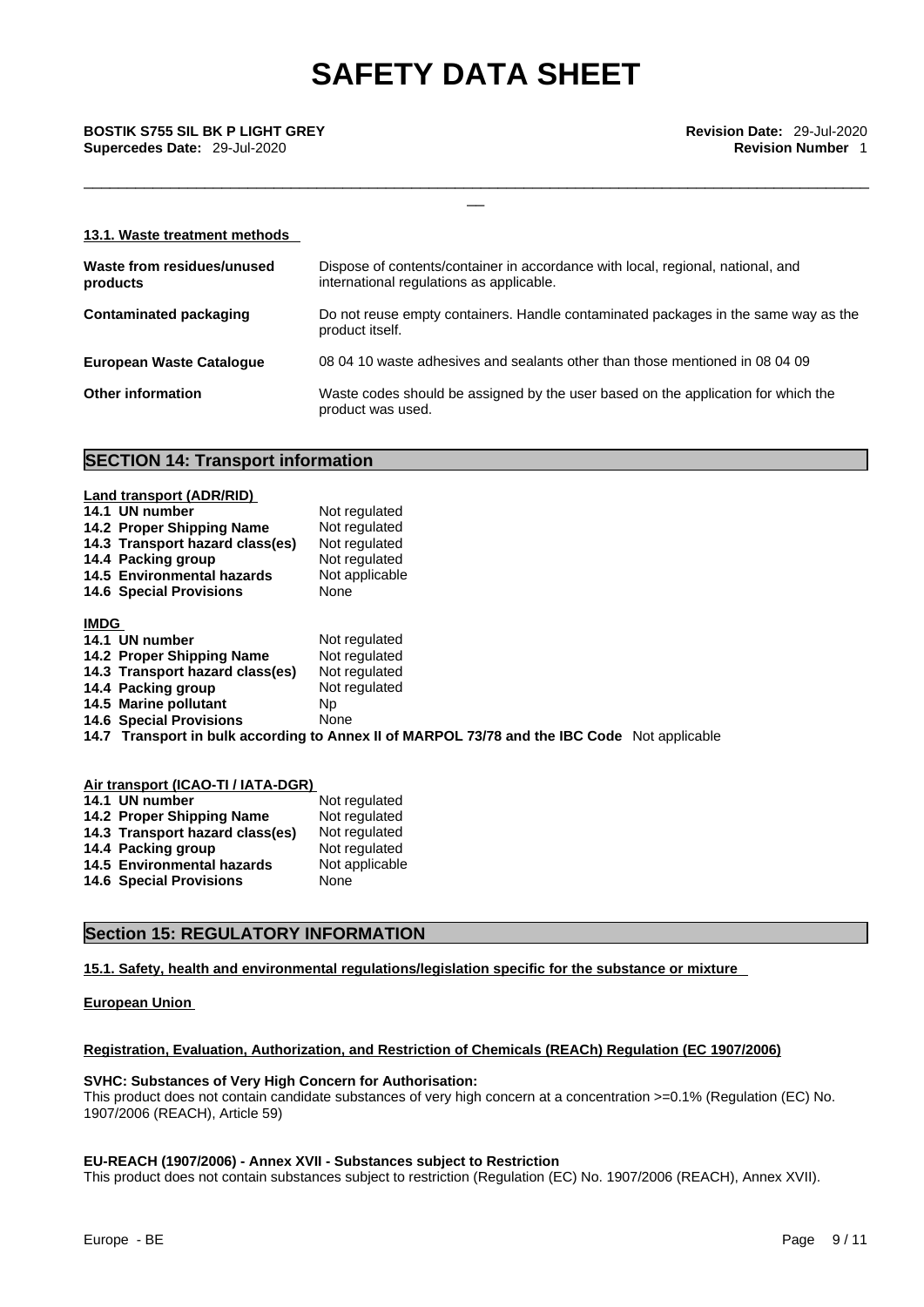\_\_\_\_\_\_\_\_\_\_\_\_\_\_\_\_\_\_\_\_\_\_\_\_\_\_\_\_\_\_\_\_\_\_\_\_\_\_\_\_\_\_\_\_\_\_\_\_\_\_\_\_\_\_\_\_\_\_\_\_\_\_\_\_\_\_\_\_\_\_\_\_\_\_\_\_\_\_\_\_\_\_\_\_\_\_\_\_\_\_\_

\_\_ **BOSTIK S755 SIL BK <sup>P</sup> LIGHT GREY Revision Date:** 29-Jul-2020 **Supercedes Date:** 29-Jul-2020 **Revision Number** 1

**Substance subject to authorisation per REACH Annex XIV**

This product does not contain substances subject to authorisation (Regulation (EC) No. 1907/2006 (REACH), Annex XIV)

#### **Biocidal Products Regulation (EU) No 528/2012 (BPR)**

This product contains a biocidal product for the preservation of the dry film Contains: 2-octyl-2H-isothiazol-3-one [OIT]

**Ozone-depleting substances (ODS) regulation (EC) 1005/2009** Not applicable

**Persistent Organic Pollutants** Not applicable

#### **National regulations**

**France** 

#### **Germany**

**Ordinance on Industrial Safety and Health - Germany - BetrSichV** No flammable liquids in accordance with BetrSichV

**Water hazard class (WGK)** slightly hazardous to water (WGK 1)

#### **Netherlands**

**List of Carcinogenic, mutagenic and reproductive toxin substances in accordance with Inspectorate SZW (Netherlands)** Not Listed

**MAL-Code** 00-1

**Sweden** Occupational exposure limits AFS 2018:1

#### **15.2. Chemical safety assessment**

Chemical Safety Assessments have been carried out by the Reach registrants for substances registered at >10 tpa. No Chemical Safety Assessment has been carried out for this mixture

## **SECTION 16: Other information**

#### **Key or legend to abbreviations and acronyms used in the safety data sheet**

#### **Full text of H-Statements referred to under section 3**

H302 - Harmful if swallowed

- H317 May cause an allergic skin reaction
- H319 Causes serious eye irritation
- H412 Harmful to aquatic life with long lasting effects

**Legend** 

TWA TWA (time-weighted average)

H314 - Causes severe skin burns and eye damage